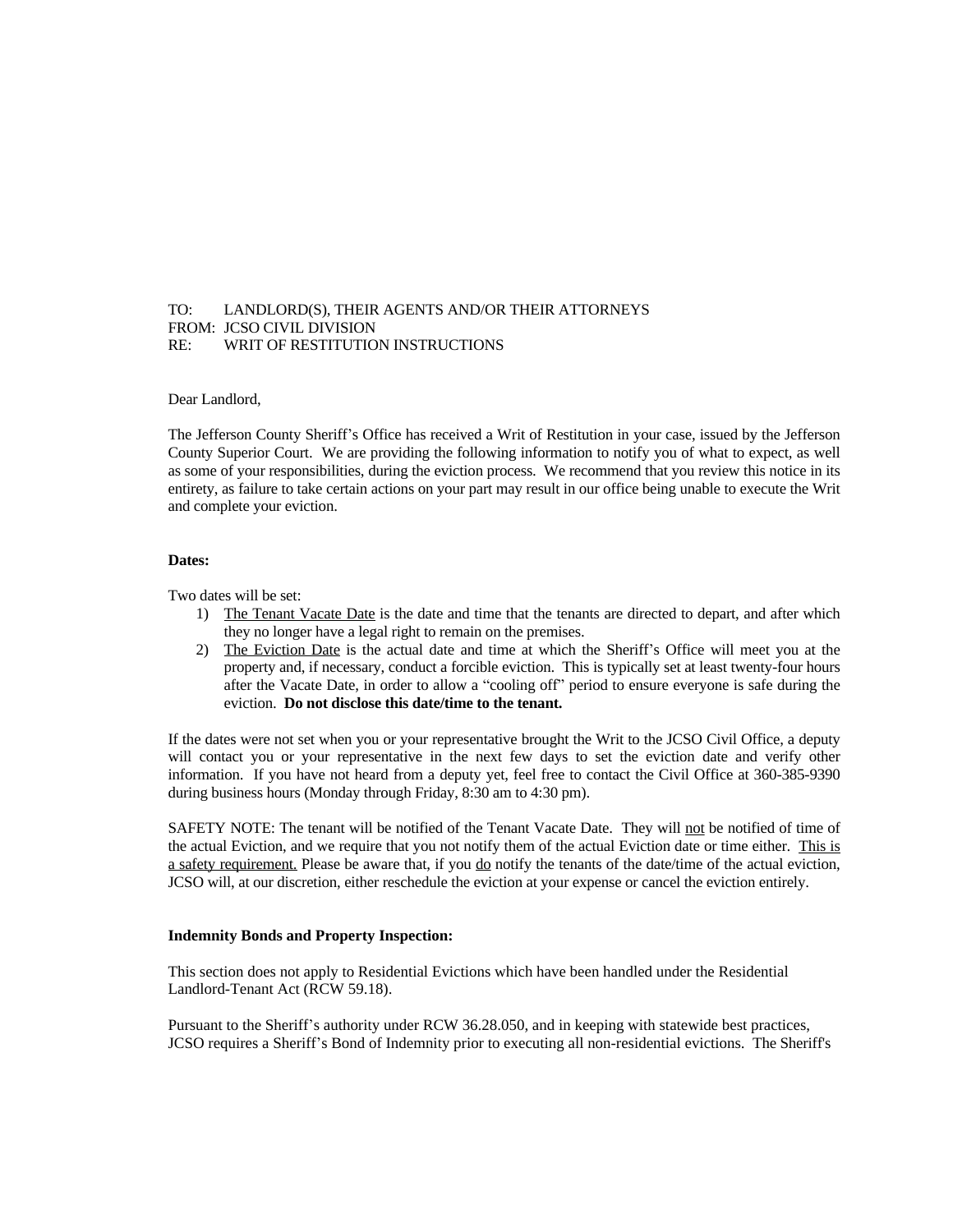Bond of Indemnity must be brought to the Sheriff's Civil Office (3rd floor, Courthouse) at least one full business day (not less than twenty-four hours) prior to the scheduled eviction date. The Bond must be in an amount double the estimated value of the personal property to be removed from the premises, with the estimate conducted by JCSO personnel (see below). The minimum bond accepted is \$5,000.00. The bond must be signed by the landlord/attorney and the bonding agent and must be made out to the Honorable Joe Nole, Sheriff of Jefferson County. The following language must be included on the bond:

The principal shall pay all costs, charges, and damages and save harmless and indemnify the Sheriff against any and all claims by the defendants or by any third party against him on account of any and all lawful steps the Sheriff is to make or take under said Writ, whether or not such Writ is lawful or unlawful.'

In order to determine the estimated value of the defendant's personal property, JCSO will need to conduct an inspection of the property, in the company of the landlord or landlord representative. We will work with you to schedule this inspection.

Prior to the inspection, it is your responsibility to provide the tenant with notice of the inspection, pursuant to existing landlord-tenant laws and to your lease or rental agreement. At JCSO's discretion, failure to provide adequate notice to the tenant may result in cancellation of the inspection, or in cancellation of the eviction process. The actual removal of any and all personal property on the day of the eviction remains the responsibility of the landlord; JCSO personnel will not assist in the removal of any property.

If the tenant's property includes a mobile home owned by the tenant it will be necessary for the mobile home and its contents to be moved from the landlord's real property. The bond of indemnity will be for twice the amount of the property value including the mobile home. The Sheriff's Office will not make the arrangements for the removal of the mobile home. It will be the responsibility of the landlord/owner of the mobile home to have the mobile home removed from the premises.

## **Setting the Eviction Date:**

When a Writ of Restitution is delivered to the Jefferson County Sheriff's Office, a Deputy will serve the tenant(s), AKA defendant(s), or will post the premises with the Writ of Restitution and an accompanying letter to the tenant stating the date and time by which they are required to vacate the premises. The letter will inform them that they can be forcibly evicted by the Sheriff's Office at any point AFTER that time. Service is usually completed the day after the Writ of Restitution is received.

After the Writ of Restitution has been served or posted, the Sheriff **must** wait a minimum of three business days (exclusive of the date of service) before the eviction will occur. As mentioned earlier in this letter, the date and time by which tenant is told to vacate in the letter they receive is **not** the date and time of the eviction. The date and time of the eviction will generally be at least twenty-four (24) hours after date and time on the vacate notice.

# **FOR SAFETY REASONS, WE REQUIRE THAT YOU DO NOT DISCLOSE THE DATE AND TIME OF THE EVICTION TO THE TENANT.**

**Landlord to Inspect Property Prior to Eviction:**